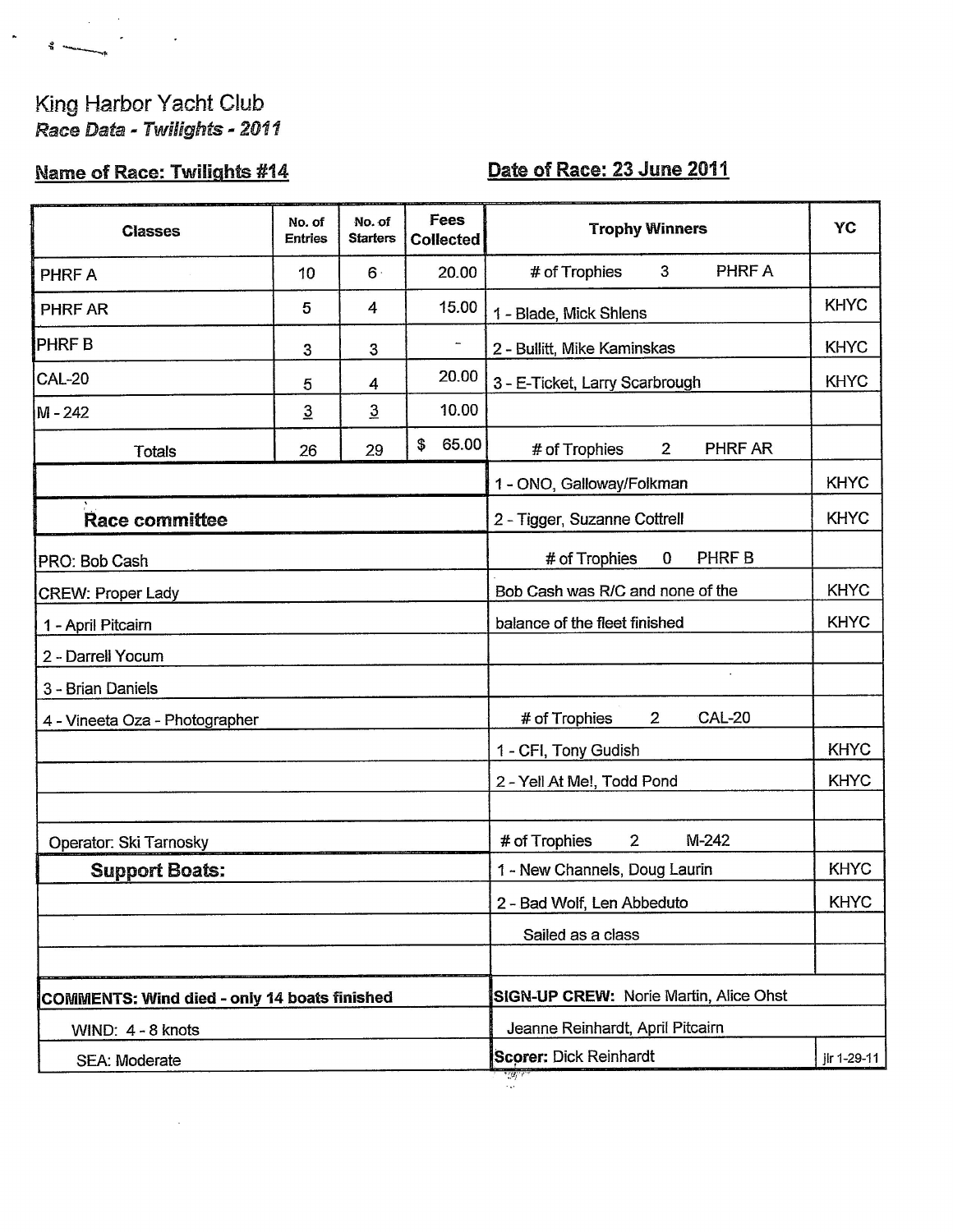### **2010 Twilights at KHYC #14** Race Date: 23 Jun 2011 Wind Speed: 4-8 knots PRO: Proper Lady **Div Finish Corrected Rank Boat Name Sail No. Rating Time Time Time Owner / Skipper Club Boat Type** Elapsed Corrected<br>
<u>Time</u> Time Owner/Skipper

| <b>PHRF-A</b>        |                |                        | Time on Time / Start Time 18:20:00 |     |          |          |          |                               |             |               |
|----------------------|----------------|------------------------|------------------------------------|-----|----------|----------|----------|-------------------------------|-------------|---------------|
|                      | $\mathbf{1}$   | Blade *                | 103                                | 39  | 19:31:41 | 01:11:41 | 01:19:06 | Mick Shlens                   | <b>KHYC</b> | Melges 30     |
|                      | $\overline{2}$ | <b>Bullitt</b>         | 74295                              | 78  | 19:42:45 | 01:22:45 | 01:25:39 | Mike Kaminskas                | <b>KHYC</b> | Mt Gay 30     |
|                      | 3              | E-ticket               | 184                                | 96  | 19:46:25 | 01:26:25 | 01:26:57 | Larry Scarbrough              | <b>KHYC</b> | Melges 24     |
|                      | $\overline{4}$ | Calais                 | 46575                              | 78  | 19:44:35 | 01:24:35 | 01:27:33 | Jerry Hunter                  | <b>KHYC</b> | Cencho 33     |
|                      | 5              | <b>Flying Dutchman</b> | 87027                              | 93  | 19:59:52 | 01:39:52 | 01:40:57 | Jason Herring                 | <b>KHYC</b> | Hobie 33      |
| <b>DNF</b>           | $\overline{7}$ | No Way !! *            | 28124                              | 138 |          |          |          | Don Souther                   | <b>KHYC</b> | $B-25$        |
| $\operatorname{DNC}$ | $\tau$         | <b>Wooly Bully</b>     | 51044                              |     |          |          |          | Wes Huston                    | <b>KHYC</b> | Farr 40       |
| <b>DNC</b>           | $\tau$         | Velociraptor*          | 46470                              |     |          |          |          | Wilfred Poiesz                | <b>KHYC</b> | <b>B25</b>    |
| $\operatorname{DNC}$ | $\tau$         | Gimme Shelter *        | 7800                               |     |          |          |          | Vitti Jackson                 | <b>KHYC</b> | Martin 243    |
| $\operatorname{DNC}$ | $\overline{7}$ | Gimme Shelter *        | 7800                               |     |          |          |          | Vitti Jackson                 | <b>KHYC</b> | Martin 243    |
| $\operatorname{DNC}$ | $\tau$         | Dark & Stormy **       | 129                                |     |          |          |          | Alicia Minana                 | <b>KHYC</b> | Henderson30   |
| $\operatorname{DNC}$ | $\overline{7}$ | Lucky                  | 35012                              |     |          |          |          | Roger O'Conner/ Vitti Jackson | <b>KHYC</b> | OD 35         |
| $\operatorname{DNC}$ | $\tau$         | Huckleberry 2 *        | 15                                 |     |          |          |          | Jim Murrell                   | <b>KHYC</b> | Farr 30       |
| $PHRF-A(R)$          |                | Time on Time /         | Start Time 18:25:00                |     |          |          |          |                               |             |               |
|                      | 1              | <b>ONO</b>             | 32551                              | 48  | 19:46:45 | 01:21:45 | 01:28:52 | Mark Folkman                  | <b>KHYC</b> | Olson 40      |
|                      | $\overline{2}$ | Tigger (ar)            | 42757                              | 84  | 19:54:29 | 01:29:29 | 01:31:44 | Suzanne Cottrell              | <b>KHYC</b> | J 33          |
| <b>DNF</b>           | 5              | Priorities *           | 87309                              | 93  |          |          |          | Bob Cole                      | <b>KHYC</b> | Olson 30      |
| <b>DNF</b>           | 5              | Nitro                  | 97626                              | 84  |          |          |          | John Messenger/ Al Castillion | <b>KHYC</b> | J33           |
| $\operatorname{DNC}$ | 5              | Sidekick $*$ (ar)      | 42301                              |     |          |          |          | Bill Webster                  | <b>KHYC</b> | $J-37$        |
| $\operatorname{DNC}$ | $\mathfrak{S}$ | Bella Vita (ar)        | 56136                              |     |          |          |          | Marty Burke                   | <b>KHYC</b> | Beneteau 36-7 |
| <b>PHRF-B</b>        |                | Time on Time /         | Start Time 18:30:00                |     |          |          |          |                               |             |               |
| $\operatorname{DNC}$ | $\overline{4}$ | Proper Lady            | 57935                              |     |          |          |          | Bob Cash                      | <b>KHYC</b> | Islander 32   |

**King Harbor Yacht Club**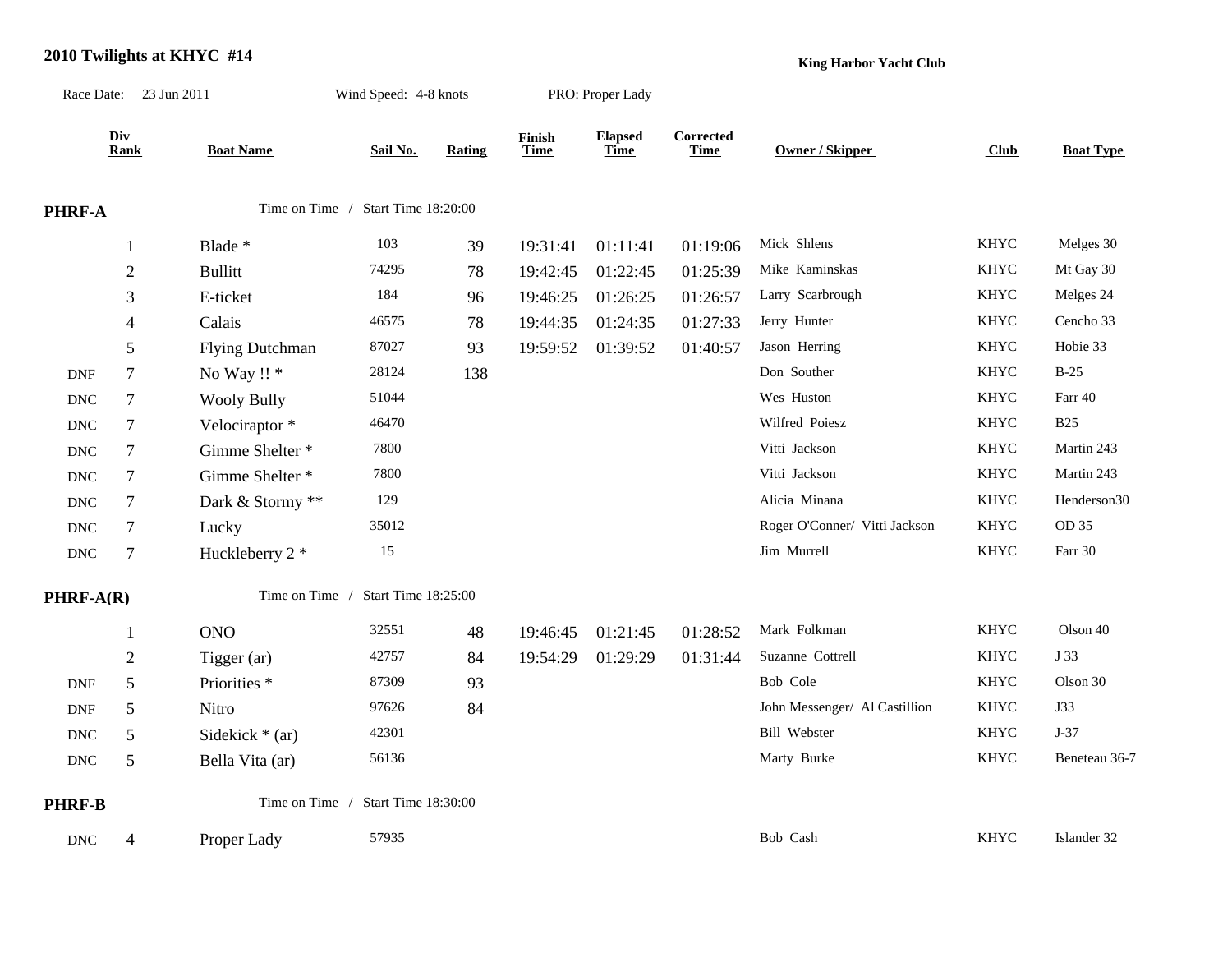| $\operatorname{DNC}$        | $\overline{4}$ | True Blue           | 97264   |     | 01:24:59 | 01:18:55 | Doug Laurin          | <b>KHYC</b> | Martin 242              |
|-----------------------------|----------------|---------------------|---------|-----|----------|----------|----------------------|-------------|-------------------------|
| $\operatorname{DNC}$        | $\overline{4}$ | Nina                | 37764   |     |          |          | Rafael Fernandez     | <b>KHYC</b> | Hunter 30               |
| $\operatorname{DNC}$        | $\overline{4}$ | New Channels        | $100\,$ |     |          |          | Kolter/ Butterworth  | KHYC        | Martin 242              |
| $\operatorname{DNC}$        | $\overline{4}$ | Midnight Run        | 56782   |     |          |          | John Dean            | <b>KHYC</b> | Catalin 320             |
| $\ensuremath{\mathsf{DNF}}$ | $\overline{4}$ | Impulsive *         | 33815   | 153 |          |          | John Ellingwood      | <b>RBYC</b> | Impulse 26              |
| $\operatorname{DNC}$        | $\overline{4}$ | Bella Luna          | 47595   |     |          |          | Gino Polizzotto      | <b>KHYC</b> | Ranger 28               |
| $\ensuremath{\text{DNC}}$   | $\overline{4}$ | Primera             | 27871a  |     |          |          | Mark Johnston        | <b>HYC</b>  | $Col$ 30                |
| $\operatorname{DNC}$        | $\overline{4}$ | Fly Away            | 97228   |     |          |          | Jeff Butterworth     | <b>KHYC</b> | Martin 242              |
| $\operatorname{DNC}$        | $\overline{4}$ | Pau Hana            | 46522   |     |          |          | Brandon Folkman      |             | Martin 242              |
| $\ensuremath{\mathsf{DNF}}$ | $\overline{4}$ | Second Wind*        | 97668   | 222 |          |          | Jerry Vellutini      | <b>KHYC</b> | Cal 25                  |
| $\operatorname{DNC}$        | $\overline{4}$ | Bad Wolf*           | 97321   |     | 01:23:47 | 01:17:48 | Len Abbeduto         | KHYC        | Martin 242              |
| <b>DNC</b>                  | $\overline{4}$ | True Blue           | 97228   |     |          |          | Julie Coll           |             | Martin 242              |
| $\operatorname{DNC}$        | $\overline{4}$ | Primera             | 27871   |     |          |          | Mark Johnston        | <b>HYC</b>  | $Col$ 30                |
| $\operatorname{DNC}$        | $\overline{4}$ | Ellis Island        | 1172    |     |          |          | Casey Schilling      | <b>BYC</b>  | Catalina 34             |
| <b>DNF</b>                  | $\overline{4}$ | Ellis Island*       | 1172    | 150 |          |          | Casey Schilling      | <b>BYC</b>  | Catalina 34             |
| $\operatorname{DNC}$        | $\overline{4}$ | True Blue           | 97624   |     |          |          | Udo Kolter           | KHYC        | Martin 242              |
| $\operatorname{DNC}$        | $\overline{4}$ | Fly Away            | 97228   |     |          |          | Brandon Folkman      | <b>KHYC</b> | Martin 242              |
| $\operatorname{DNC}$        | $\overline{4}$ | New Channels        | 100     |     | 01:22:44 | 01:16:49 | Brian Cotrell        | KHYC        | Martin 242              |
| $\operatorname{DNC}$        | $\overline{4}$ | Proper Lady - NS    | 57935   |     |          |          | Bob Cash             | <b>KHYC</b> | Islander 32             |
| $\operatorname{DNC}$        | $\overline{4}$ | Impulsive * NS      | 33815   |     |          |          | Patrick Schuss       | <b>RBYC</b> | Impulse 26              |
| <b>Cal 20</b>               |                | One Design          |         |     |          |          |                      |             |                         |
|                             | $\mathbf{1}$   | <b>CFI</b>          | 369     |     |          |          | Tony Gudish          | <b>KHYC</b> | Cal 20                  |
|                             | $\sqrt{2}$     | Yell At Me!         | 1079    |     |          |          | Rupert Nuttall-Smith | <b>KHYC</b> | Cal 20                  |
|                             | 3              | Brew Ha Ha          | 15c     |     |          |          | Mark Kranz           | KHYC        | $\operatorname{Cal}$ 20 |
|                             | $\overline{4}$ | Fifty/Fifty         | 50      |     |          |          | Bud Legg             | LAYC        | Cal 20                  |
| $\operatorname{DNC}$        | 5              | Poquito             | 1092    |     |          |          | John Selman          | KHYC        | $\operatorname{Cal}$ 20 |
| $\operatorname{DNC}$        | 5              | Honu <sup>*</sup>   | 1559    |     |          |          | Lindquist/ Mayol     | <b>KHYC</b> | Cal 20                  |
| $\operatorname{DNC}$        | 5              | Lilikoi Pie         | 36      |     |          |          | Bob Perpall          | <b>KHYC</b> | Cal 20                  |
| $\mathop{\rm DNC}\nolimits$ | 5              | <b>Escape Torce</b> | 358     |     |          |          | Barry Hamilton       | <b>KHYC</b> | Cal 20                  |
| <b>DNC</b>                  | 5              | M <sub>3</sub>      | 370     |     |          |          | Brenda Wemptner      | <b>KHYC</b> | $\operatorname{Cal}$ 20 |